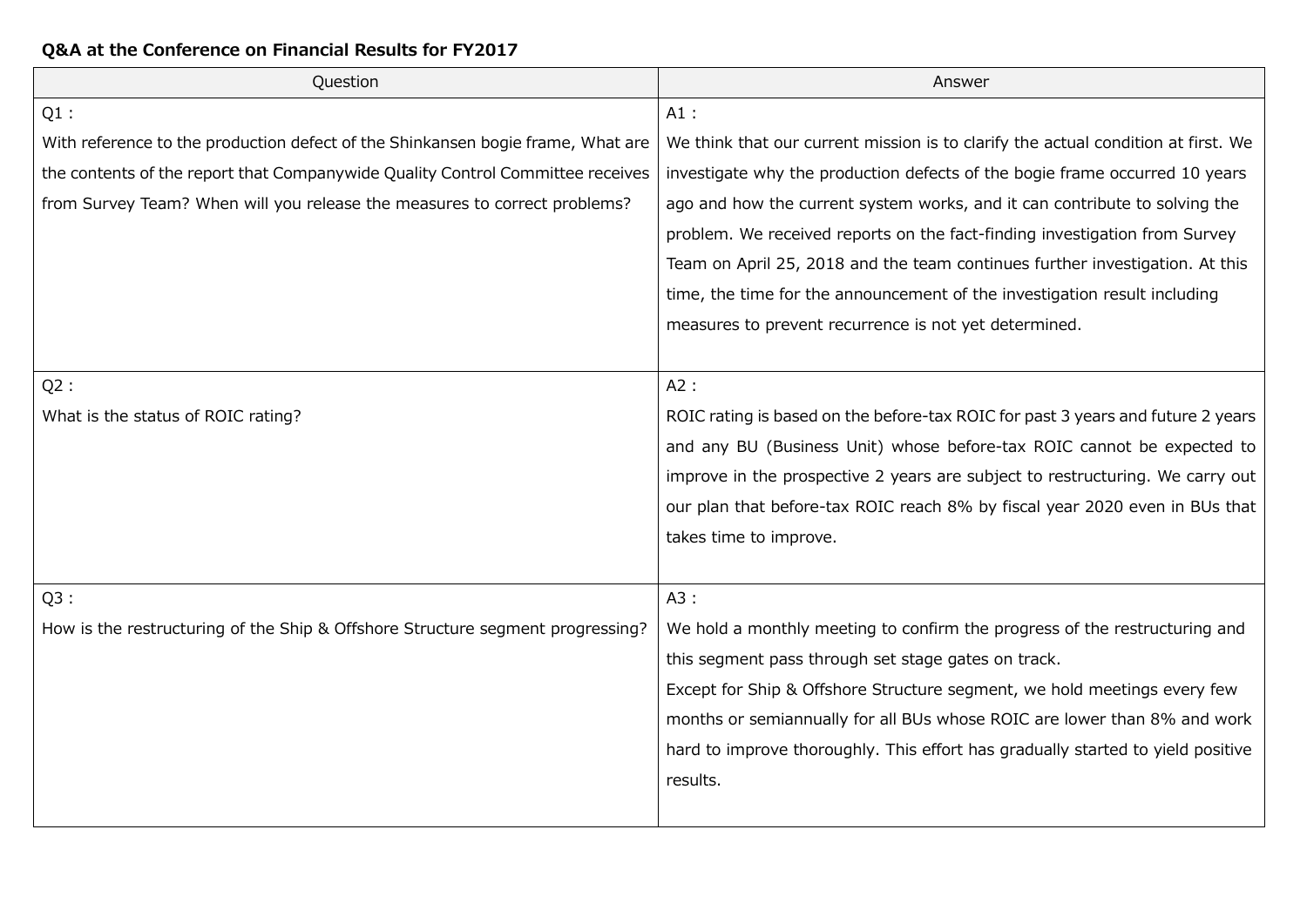| Question                                                                         | Answer                                                                            |
|----------------------------------------------------------------------------------|-----------------------------------------------------------------------------------|
| $Q4$ :                                                                           | A4:                                                                               |
| Why did you revise down operating income for fiscal year 2018 in Ship & Offshore | Ship & Offshore structure segment:                                                |
| Structure and Rolling Stock segments from the forecasts announced at the         | As a result of termination of a shipbuilding contract for an offshore service     |
| briefing, "Progress of Medium-Term Business Plan, 'MTBP 2016', and Growth        | vessel, production volume decreased. We have made effort to limit impact of       |
| Strategy", that was held on November 21, 2017?                                   | decrease in production volume by shifting personnel and other measures, but       |
|                                                                                  | we are unable to absorb all impact. This is a burden of forecasts for fiscal year |
|                                                                                  | 2018.                                                                             |
|                                                                                  | Rolling Stock segment:                                                            |
|                                                                                  | This is because some projects are behind schedule and we revised our sales        |
|                                                                                  | schedule for stock-based business such as aftersales service, supply of parts,    |
|                                                                                  | and so on.                                                                        |
|                                                                                  |                                                                                   |
| Q5:                                                                              | A5:                                                                               |
| How is Aerospace and Jet engine business' forecast for fiscal year 2018?         | Aerospace:                                                                        |
|                                                                                  | Strong yen and decrease in Boeing 777 production are negative factors but         |
|                                                                                  | operating income from component parts for aircrafts business as a whole will      |
|                                                                                  | increase because we estimate that the profitability in Boeing 787 will improve.   |
|                                                                                  | Jet engine:                                                                       |
|                                                                                  | More than one new commercial aircraft jet engine projects are underway and        |
|                                                                                  | sales of new commercial aircraft jet engines continue to increase. Aftersales     |
|                                                                                  | service also increases but depreciation burden of development costs of new        |
|                                                                                  | commercial aircraft jet engine projects is high. Therefore, we estimate that      |
|                                                                                  | sales increase but operating income decrease.                                     |
|                                                                                  |                                                                                   |